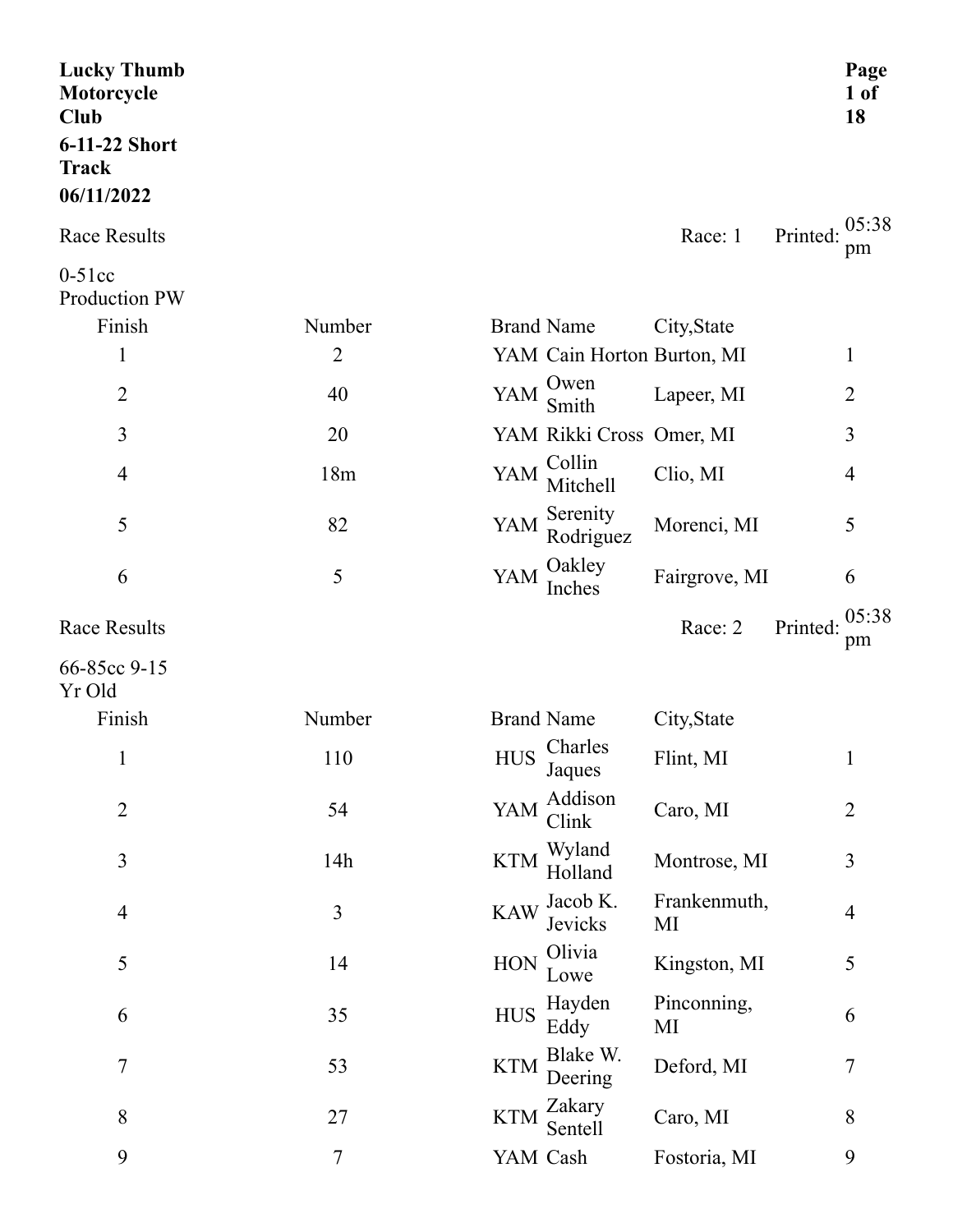|                                 |        |            | Gertiser                                                          |                                |          |                |
|---------------------------------|--------|------------|-------------------------------------------------------------------|--------------------------------|----------|----------------|
| <b>Race Results</b>             |        |            |                                                                   | Race: 3                        | Printed: | 05:38<br>pm    |
| $0-51cc$<br>Production<br>Chain |        |            |                                                                   |                                |          |                |
| Finish                          | Number |            | <b>Brand Name</b>                                                 | City, State                    |          |                |
| $\mathbf{1}$                    | 88     |            | KTM Caleb Eddy                                                    | Pinconning,<br>MI              |          | $\mathbf{1}$   |
| $\overline{2}$                  | 5      | <b>KTM</b> | Oakley<br>Inches                                                  | Fairgrove, MI                  |          | 2              |
| $\overline{3}$                  | 13     | COB        | Markie<br>Koss                                                    | Hope, MI                       |          | 3              |
| <b>Race Results</b>             |        |            |                                                                   | Race: 4                        | Printed: | 05:38<br>pm    |
| Veteran $30+$<br>Years          |        |            |                                                                   |                                |          |                |
| Finish                          | Number |            | <b>Brand Name</b>                                                 | City, State                    |          |                |
| $\mathbf{1}$                    | 5      | <b>KTM</b> | Eric M.<br>Haggart                                                |                                |          | $\mathbf{1}$   |
| $\overline{2}$                  | 87     | <b>HON</b> | Jesse W.<br>Gonzales                                              | Burton, MI                     |          | $\overline{2}$ |
| $\overline{3}$                  | 53     | <b>HON</b> | Jason B.<br>Eddy                                                  | Pinconning,<br>MI              |          | 3              |
| $\overline{4}$                  | 7r     | <b>HON</b> | Joel<br>Rayment                                                   | Mayville, MI                   |          | 4              |
| 5                               | 56     |            | $HON \nightharpoonup^{\text{Keith J.}}_{\Gamma}$<br><b>Boulis</b> | Bay City, MI                   |          | 5              |
| 6                               | 96c    | <b>HON</b> | Shawn<br>Coltson Jr                                               | Marlette, MI                   |          | 6              |
| $\overline{7}$                  | 33     | <b>HON</b> | James A.<br>Stein                                                 | Caro, MI                       |          | 7              |
| 8                               | 23     |            | HON Chris Brode Flint, MI                                         |                                |          | 8              |
| 9                               | 69     | <b>KAW</b> | Ted<br>Freeman                                                    | Croswell, MI                   |          | 9              |
| 10                              | 47     | HON        | Steven L.<br>Gyomory                                              | Mayville, MI                   |          | 10             |
| 11                              | 09     |            |                                                                   | HON Jeff Blakely Fairgrove, MI |          | 11             |
| 12                              | 8      | <b>HON</b> | Todd A.<br><b>Bartz</b>                                           | Marlette, MI                   |          | 12             |
| <b>Race Results</b>             |        |            |                                                                   | Race: 5                        | Printed: | 05:38<br>pm    |

0-51cc Production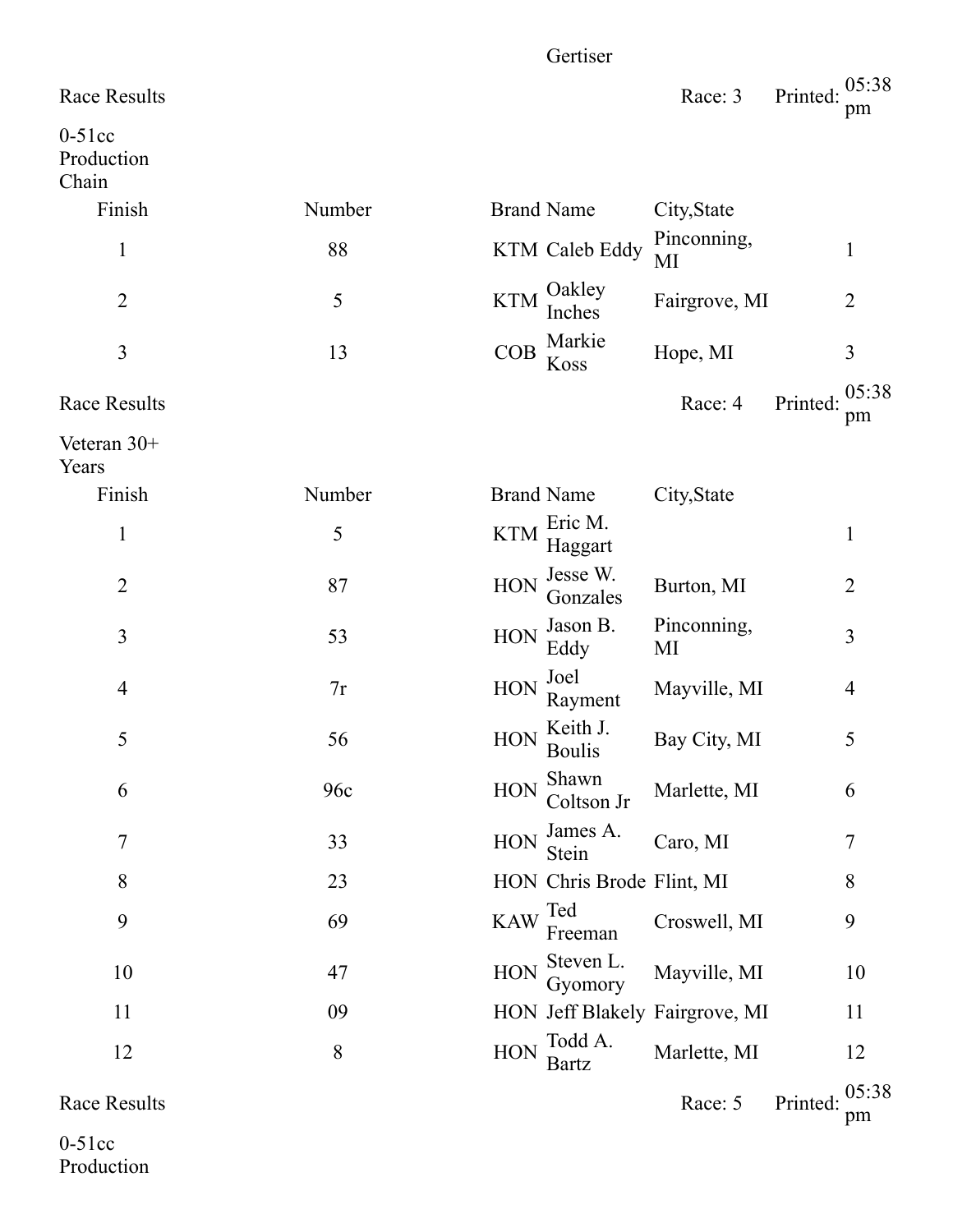| Multi-Speed         |        |                                                        |                |
|---------------------|--------|--------------------------------------------------------|----------------|
| Finish              | Number | <b>Brand Name</b><br>City, State                       |                |
|                     | 29     | HON Ash Pollard Saginaw, MI                            |                |
| $\overline{2}$      | 88     | Pinconning,<br>HON Caleb Eddy<br>MI                    | $\overline{2}$ |
| 3                   | 40     | Owen<br><b>HON</b><br>Lapeer, MI<br>Smith              | 3              |
| $\overline{4}$      | 7      | Ailey R.<br>HON<br>Croswell, MI<br>Freeman             | $\overline{4}$ |
| 5                   | 18m    | Collin<br>HON<br>Clio, MI<br>Mitchell                  | 5              |
| 6                   | 13     | Markie<br>HON<br>Hope, MI<br>Koss                      | 6              |
| 7                   | 93     | HON Grady Piche Mayville, MI                           | 7              |
| 8                   | 21     | HON Khloe Giese Mayville, MI                           | 8              |
| 9                   | 15     | Aliannah R.<br>Filion, MI<br><b>HON</b><br>Chracchiolo | 9              |
| <b>Race Results</b> |        | Printed:<br>Race: 6                                    | 05:38<br>nm    |

249cc+ Open

Single Finish Number Brand Name City, State 1 60 KTM Skylar W. Caro, MI 1 2 97 HON  $Morgan$ Nottingham Clio, MI 2  $3 \t\t 68 \t\t GAS \t Carson C.$ Green Carsonville, MI 3 4 77 HON Aaden Aaden<br>Savage Caro, MI 4  $5$  69b GAS Cody Boughner Birch Run, MI 5 6 98 KAW Tripp Robert Goodrich, MI 6 7 13m HON Kholton R.<br>
13m HON Massey Montrose, MI 7  $8 \t\t\t 23 \t\t KTM$   $\frac{\text{Logan}}{\text{U}_2}$ Hecht Beaverton, MI 8 9 32 32 HON Zackary A. Clio, MI 9 10 42 HON Luke Clio, MI 10

pm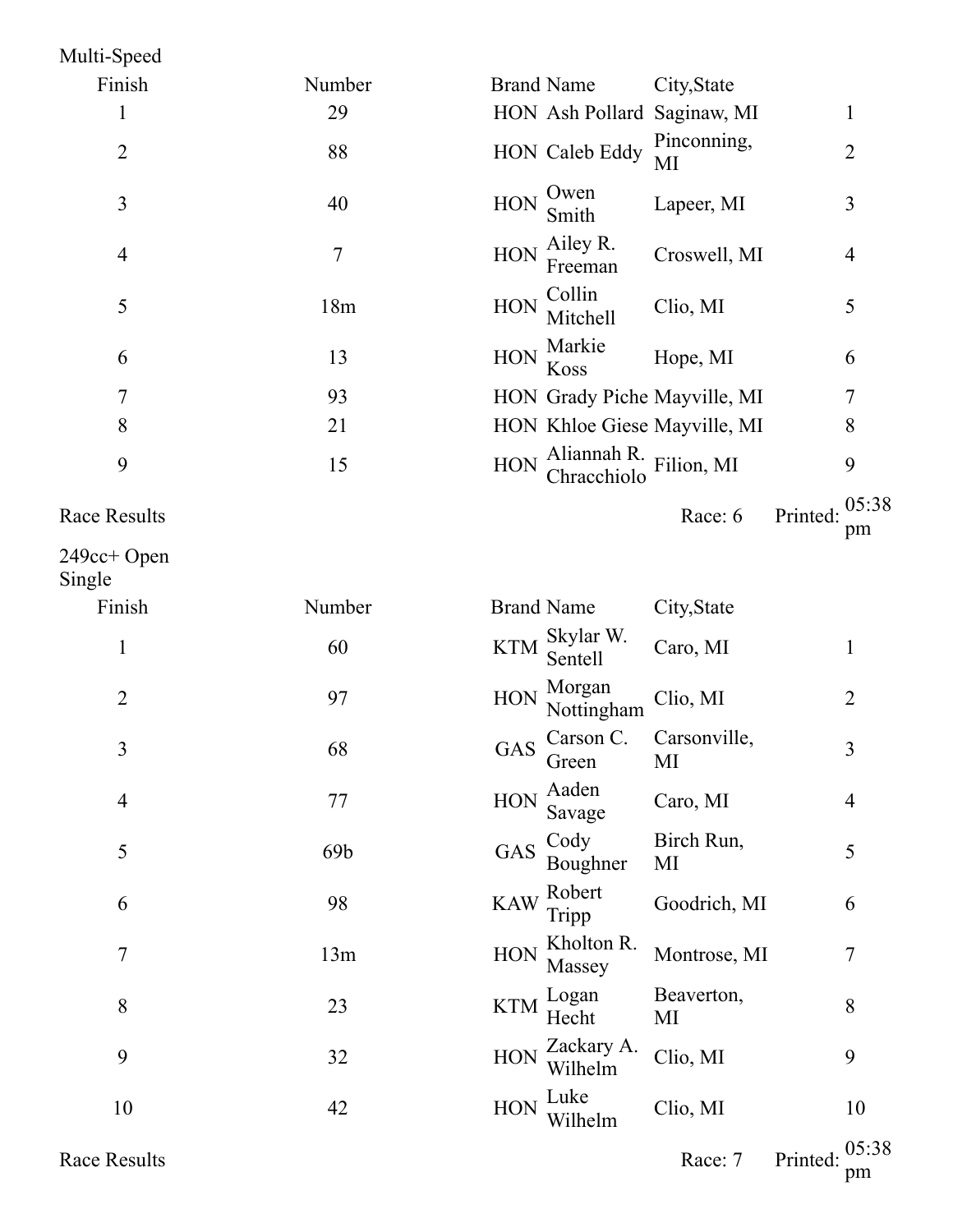52-65cc 7-1 1 Yr Old

| Finish              | Number | <b>Brand Name</b><br>City, State                                         |
|---------------------|--------|--------------------------------------------------------------------------|
| $\mathbf{1}$        | 68     | Carsonville,<br>KTM Ryan Green<br>$\mathbf{1}$<br>MI                     |
| $\overline{2}$      | 23     | Pinconning,<br>Hunter<br><b>KTM</b><br>$\overline{2}$<br>Christian<br>MI |
| $\mathfrak{Z}$      | 3      | Frankenmuth,<br>Jacob K.<br><b>KAW</b><br>3<br>Jevicks<br>MI             |
| $\overline{4}$      | 74     | Gage T.<br><b>KTM</b><br>Mayville, MI<br>$\overline{4}$<br>Fryers        |
| 5                   | 110    | Brody J.<br><b>KTM</b><br>Marlette, MI<br>5<br>Coltson                   |
| 6                   | 92     | Gunner<br><b>KTM</b><br>Mayville, MI<br>6<br>Piche                       |
| $\tau$              | 8      | Ava L.<br>COB<br>$\tau$<br>Croswell, MI<br>Freeman                       |
| 8                   | 48     | Roczen<br><b>KAW</b><br>Portland, MI<br>8<br>Campbell                    |
| Race Results        |        | 05:38<br>Race: 8<br>Printed:<br>pm                                       |
| 86-250cc Open       |        |                                                                          |
| Finish              | Number | <b>Brand Name</b><br>City, State                                         |
| 1                   | 60     | Skylar W.<br><b>KTM</b><br>Caro, MI<br>$\mathbf{1}$<br>Sentell           |
| $\overline{2}$      | 77     | Aaden<br><b>HON</b><br>Caro, MI<br>$\overline{2}$<br>Savage              |
| 3                   | 54     | Addison<br><b>KTM</b><br>3<br>Caro, MI<br>Clink                          |
| 4                   | 11     | Michael J.<br>Millington,<br><b>HON</b><br>4<br>Nord<br>MI               |
| 5                   | 23     | 5<br>HON Chris Brode Flint, MI                                           |
| <b>Race Results</b> |        | 05:38<br>Race: 9<br>Printed:<br>pm                                       |
| Vintage 0-<br>400cc |        |                                                                          |
| Finish              | Number | <b>Brand Name</b><br>City, State                                         |
| $\mathbf{1}$        | 29     | <b>Brian</b><br>CAN<br>Snover, MI<br>$\mathbf{1}$<br>Woodward            |

Presque Isle,

Muskegon,

2

3

4

MI

2 19 SUZ David<br>
19 SUZ Rogers

3 84 HON Joe Mu

4 64 CAN Randy O. Deford, MI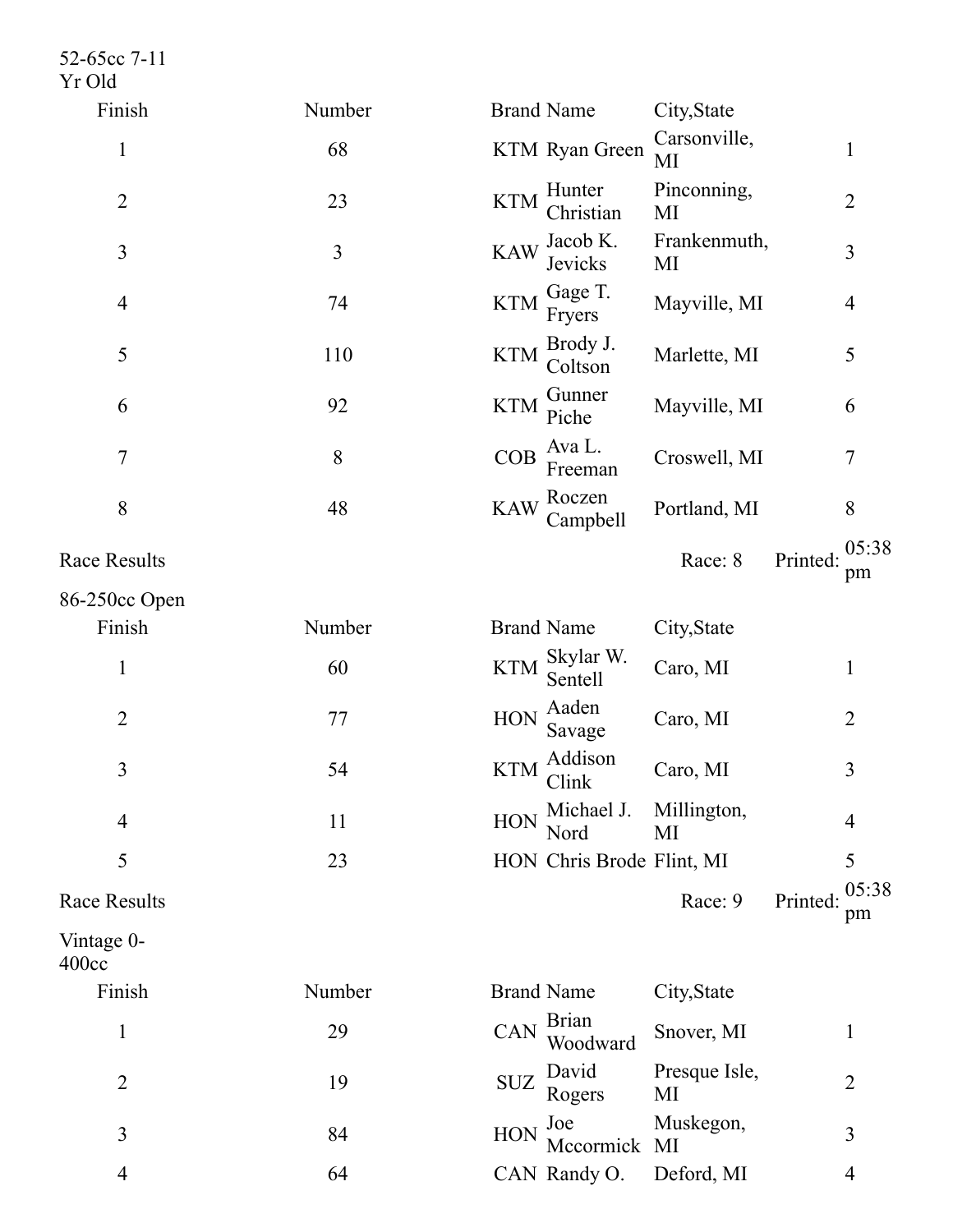|                     |                 | Woodward                                               |                |
|---------------------|-----------------|--------------------------------------------------------|----------------|
| 5                   | 44m             | Morris J.<br><b>HON</b><br>Caro, MI<br>Molnar          | 5              |
| 6                   | 53d             | Gary E.<br>YAM<br>Fife Lake, MI<br>Downey              | 6              |
| $\overline{7}$      | 28t             | Suzanne<br><b>HON</b><br>Yale, MI<br>Tice              | 7              |
| 8                   | 43              | Shawn B.<br>HON<br>Kingston, MI<br>Coltson             | 8              |
| 9                   | 53              | Brennan W.<br><b>HON</b><br>Deford, MI<br>Deering      | 9              |
| Race Results        |                 | Printed:<br>Race: 10                                   | 05:38<br>pm    |
| 450 Sportsman       |                 |                                                        |                |
| Finish              | Number          | <b>Brand Name</b><br>City, State                       |                |
| $\mathbf{1}$        | 68              | Carsonville,<br>Carson C.<br><b>GAS</b><br>MI<br>Green | 1              |
| $\overline{2}$      | 13m             | Kholton R.<br>HON<br>Montrose, MI<br>Massey            | $\overline{2}$ |
| 3                   | 69 <sub>b</sub> | Cody<br>Birch Run,<br>GAS<br>Boughner<br>MI            | 3              |
| $\overline{4}$      | 23              | Logan<br>Beaverton,<br><b>KTM</b><br>Hecht<br>MI       | $\overline{4}$ |
| 5                   | 33              | James A.<br><b>HON</b><br>Caro, MI<br>Stein            | 5              |
| 6                   | 42              | Luke<br>Clio, MI<br><b>HON</b><br>Wilhelm              | 6              |
| 7                   | 32              | Zackary A.<br>Clio, MI<br>HON<br>Wilhelm               | 7              |
| 8                   | 050             | Devin<br>Imlay City,<br><b>HON</b><br>Smith<br>MI      | 8              |
| 9                   | 87              | Jesse W.<br><b>HON</b><br>Burton, MI<br>Gonzales       | 9              |
| <b>Race Results</b> |                 | Race: 11<br>Printed:                                   | 05:38<br>pm    |
| 401 Open<br>Vintage |                 |                                                        |                |
| Finish              | Number          | <b>Brand Name</b><br>City, State                       |                |
| $\mathbf 1$         | 80              | Anthony S.<br><b>HON</b><br>Burton, MI<br>Pearson      | 1              |
| $\overline{2}$      | 56              | Fletcher<br>Deford, MI<br>YAM<br>Vaughan               | 2              |
| 3                   | $\tau$          | Connor I.<br>YAM<br>Mayville, MI<br>Rayment            | 3              |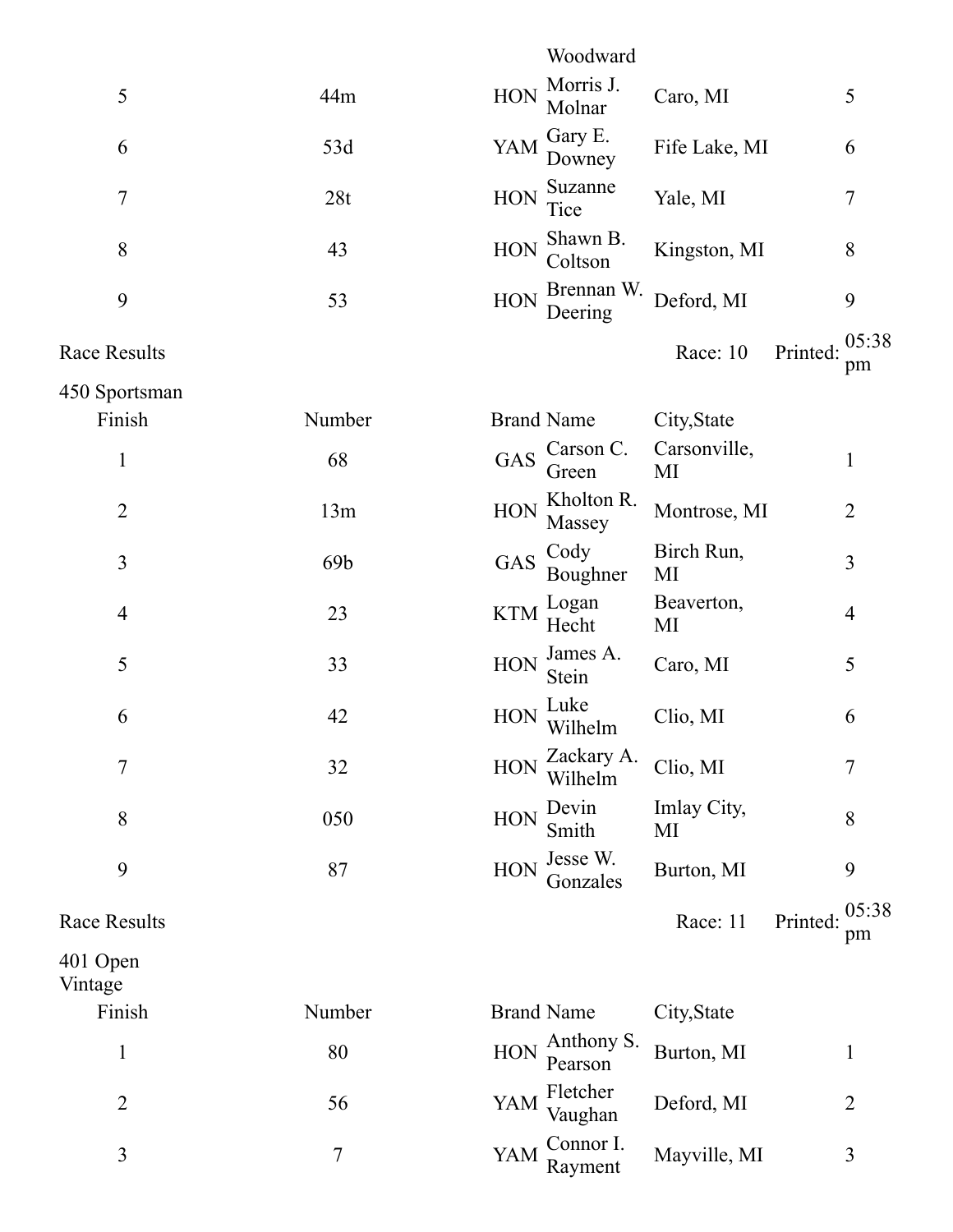| $\overline{4}$       | 17 <sub>b</sub> | YAM Aaron Babb Gagetown,            | MI                             | $\overline{4}$          |
|----------------------|-----------------|-------------------------------------|--------------------------------|-------------------------|
| 5                    | 99              | <b>Steve</b><br>YAM<br>Seifferlein  | Kingston, MI                   | 5                       |
| <b>Race Results</b>  |                 |                                     | Race: 12                       | 05:38<br>Printed:<br>pm |
| 450 A                |                 |                                     |                                |                         |
| Finish               | Number          | <b>Brand Name</b>                   | City, State                    |                         |
| $\mathbf{1}$         | 37              | Kolby<br><b>HON</b><br>Gyomory      | Marlette, MI                   | 1                       |
| $\overline{2}$       | 66k             | Ethan<br><b>KTM</b><br>Kitchen      | Marlette, MI                   | $\overline{2}$          |
| 3                    | 43h             | Joey<br><b>HON</b><br>Howard        | Muskegon,<br>MI                | 3                       |
| 4                    | 78              | Chris<br>$\rm HON$<br>Clutter       | Bay City, MI                   | $\overline{4}$          |
| 5                    | 99              | Austin<br><b>HON</b><br>Harrington  | Millington,<br>MI              | 5                       |
| 6                    | 77              | Jacob<br>YAM<br>Barber              | Auburn, MI                     | 6                       |
| $\tau$               | 98              | Robert<br><b>KAW</b><br>Tripp       | Goodrich, MI                   | $\tau$                  |
| 8                    | 97              | Morgan<br><b>HON</b><br>Nottingham  | Clio, MI                       | 8                       |
| <b>DSQ</b>           | 56              |                                     | HON Jordan Jean Midland, MI    | 90                      |
| <b>Race Results</b>  |                 |                                     | Race: 13                       | 05:38<br>Printed:<br>pm |
| Wildcat 80-<br>200cc |                 |                                     |                                |                         |
| Finish               | Number          | <b>Brand Name</b>                   | City, State                    |                         |
| 1                    | 43              | Shawn B.<br><b>HON</b><br>Coltson   | Kingston, MI                   | 1                       |
| $\overline{2}$       | 79              | John M.<br><b>UNK</b><br>Gilligan   | Ludington,<br>MI               | 2                       |
| 3                    | 132             |                                     | HON Jeff Blakely Fairgrove, MI | 3                       |
| 4                    | 21              | HON Brian Brode Burton, MI          |                                | 4                       |
| 5                    | 53x             | SUN Derik Koss Hope, MI             |                                | 5                       |
| 6                    | 18              | Riley C.<br>HON<br>Sponkowski       | Harrison<br>Township,<br>MI    | 6                       |
| 7                    | 53              | Brennan W.<br><b>HON</b><br>Deering | Deford, MI                     | 7                       |
| <b>Race Results</b>  |                 |                                     | Race: 14                       | 05:38<br>Printed<br>pm  |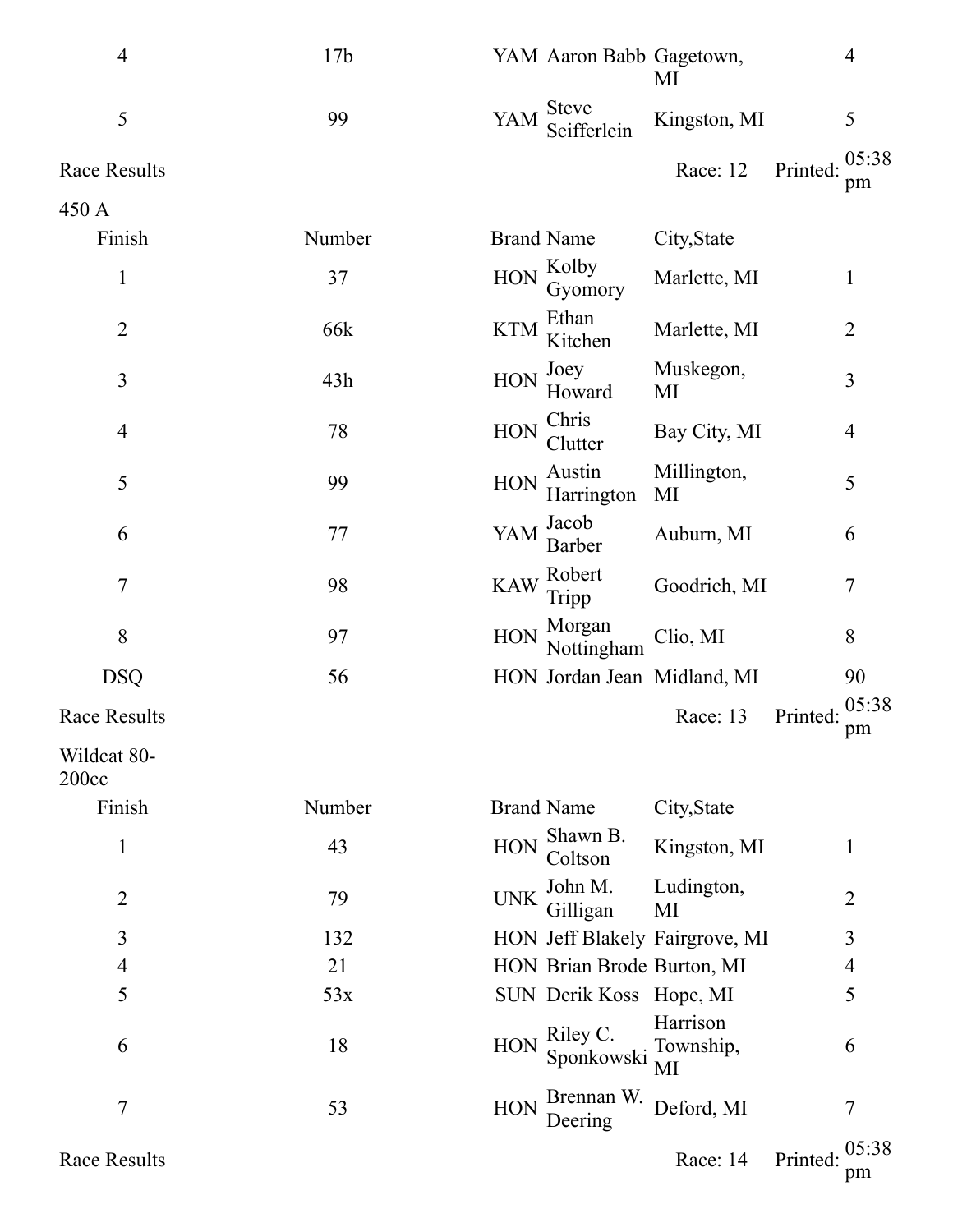Masters 60+ Years

| Finish         | Number |            | <b>Brand Name</b>                   | City, State                |          |                |
|----------------|--------|------------|-------------------------------------|----------------------------|----------|----------------|
| 1              | 91x    |            |                                     | HON Jack Mayer Midland, MI |          |                |
| $\overline{2}$ | 33     |            | KAW Joe Muskegon,<br>Mccormick MI   |                            |          | $\overline{2}$ |
| 3              | 43     |            | ROT Eugene<br>Copeland Jr Flint, MI |                            |          | 3              |
| $\overline{4}$ | 19     | <b>KTM</b> | David<br>Rogers                     | Presque Isle,<br>MI        |          | $\overline{4}$ |
| 5              | 91     | <b>ROT</b> | Brian<br>Hewson                     | Lapeer, MI                 |          | 5              |
| Race Results   |        |            |                                     | Race: 15                   | Printed: | 05:38<br>pm    |

2

 $251cc +$ Hooligan/Open

2 77

Twin

| Finish              | Number          | <b>Brand Name</b>                           | City, State       |                         |
|---------------------|-----------------|---------------------------------------------|-------------------|-------------------------|
| $\mathbf{1}$        | 21              | Joey<br><b>KAW</b><br>Howard                | Muskegon,<br>MI   | $\mathbf{1}$            |
| $\overline{2}$      | 43s             | YAM Chris Sebert                            | Millington,<br>MI | $\overline{2}$          |
| $\overline{3}$      | 06              | Mike<br>YAM<br>Putnam                       | Lapeer, MI        | 3                       |
| $\overline{4}$      | 69              | Ted<br>YAM<br>Freeman                       | Croswell, MI      | $\overline{4}$          |
| 5                   | 17 <sub>b</sub> | YAM Aaron Babb                              | Gagetown,<br>MI   | 5                       |
| 6                   | 27x             | Patrick<br><b>TRI</b><br><b>Sparks</b>      | Warren, MI        | 6                       |
| 7                   | 64              | Randy O.<br><b>HON</b><br>Woodward          | Deford, MI        | $\tau$                  |
| 8                   | 27s             | <b>Byron</b><br><b>TRI</b><br><b>Sparks</b> | Pontiac, MI       | 8                       |
| Race Results        |                 |                                             | Race: 16          | 05:38<br>Printed:<br>pm |
| Senior 45+<br>Years |                 |                                             |                   |                         |
| Finish              | Number          | <b>Brand Name</b>                           | City, State       |                         |
| $\mathbf{1}$        | 19              | <b>Brian</b><br><b>KTM</b><br>Woodward      | Snover, MI        | $\mathbf{1}$            |

YAM Lyle Barber Auburn, MI